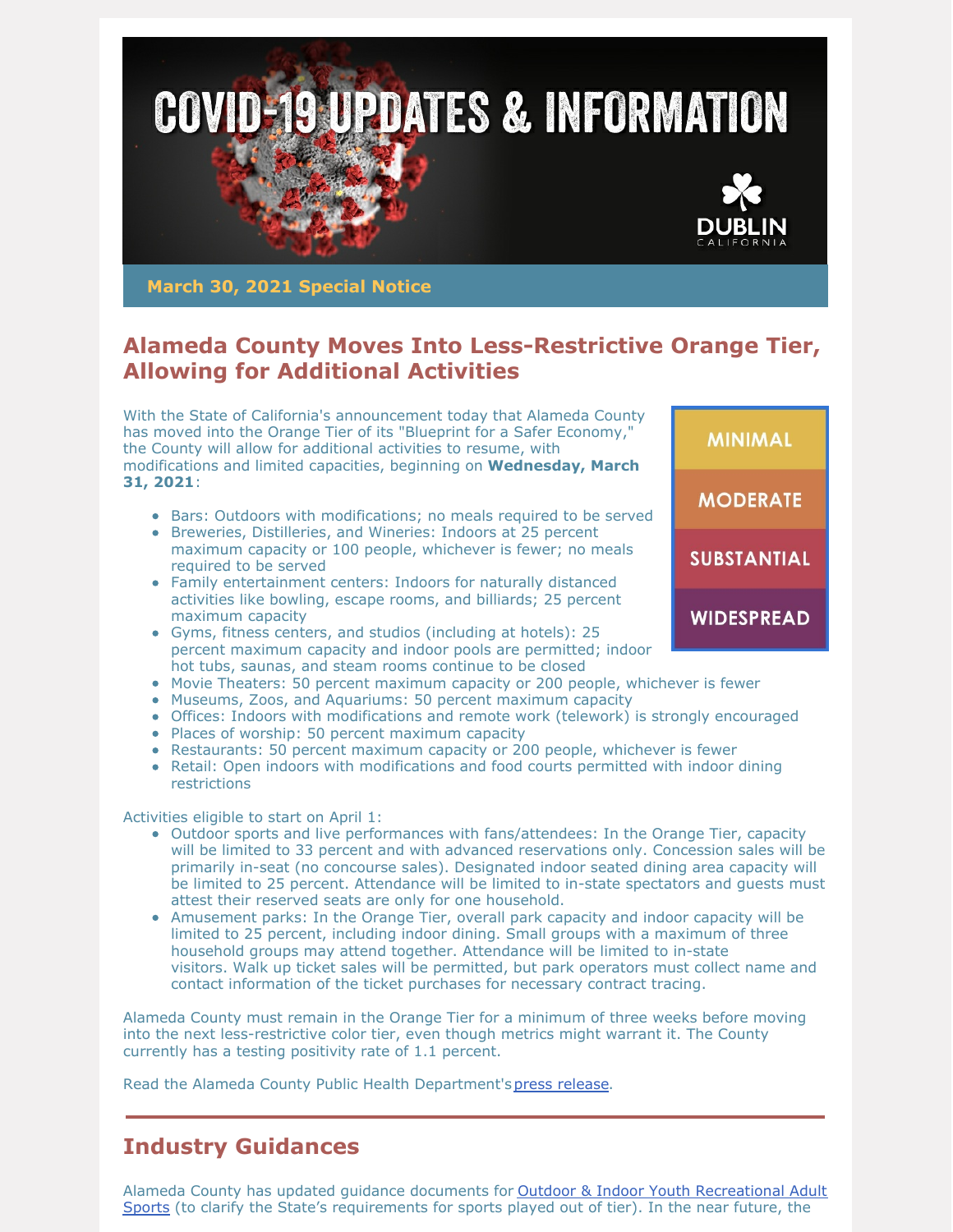County will also update the local Office Workspace Guidance. This information will be available on their Recovery [webpage](https://covid-19.acgov.org/recovery).

The State has industry-specific reopening guidance to help businesses safely reopen. See the [California](https://covid19.ca.gov/industry-guidance/) State Industry Guidance to Reduce Risk webpage and the California State COVID-19 Employer Playbook (PDF) for State required [guidelines.](https://files.covid19.ca.gov/pdf/employer-playbook-for-safe-reopening--en.pdf) If you have questions or concerns about the State's Industry Guidance, please call the State's COVID-19 hotline at 1-833-422- 4255.

# **Final Reminder for Recovery Boost Grant Program Deadline**

Applications for the City of Dublin's Recovery Boost Grant Program must be submitted by **Wednesday, March 31, 2021** at 11:59 p.m.

Eligible Dublin businesses are encouraged to submit their application as soon as possible as the application period may close sooner if the Program's funding is exhausted.

The program provides a grant of up to \$10,000 to reimburse an eligible small business for expenses incurred related to the COVID-19 pandemic. Eligible businesses include retail, restaurant, personal care services, fitness, medical offices, tutoring centers, indoor recreation centers, and family entertainment centers.



For more information about the program's eligibility requirements and how to apply, visit the program's [webpage](https://dublin.ca.gov/recoveryboostgrant).

#### **Status of Paycheck Protection Program (PPP) Application Extension**

Last week, Congress passed the bill to extend the length of time borrowers have to apply for the Paycheck Protection Program (PPP) from March 31 to **May 31, 2021**. President Biden is expected to sign the bill this week to extend the deadline.



The PPP is a low-interest loan designed to provide a direct incentive for small businesses to keep their workers on payroll and may be forgiven if:

- Employee and compensation levels are maintained;
- The loan proceeds are spent on payroll costs and other eligible expenses; and
- At least 60 percent of the proceeds are spent on payroll costs.

PPP loans can be used to help fund payroll costs, including benefits, and may also be used to pay for mortgage interest, rent, utilities, worker protection costs related to COVID-19, uninsured property damage costs caused by looting or vandalism during 2020, and certain supplier costs and expenses for operations.

If you have previously received a PPP loan, certain businesses are eligible for a "Second Draw" PPP loan. Borrowers must apply through a participating lender.

For more information or to find a lender, visit the Small Business Administration's[website](https://www.sba.gov/PaycheckProtection/find?address=94568&pageNumber=1) or use their [Lender](https://www.sba.gov/funding-programs/loans/lender-match) Match tool.

## **Economic Injury Disaster Loan (EIDL) Lending Limit Increased**

The Small Business Administration (SBA) is increasing the maximum amount small businesses and non-profit organizations can borrow through its COVID-19 Economic Injury Disaster Loan (EIDL) program.



Starting the week of **April 6, 2021**, the SBA is raising the loan limit for the COVID-19 EIDL program from six-months of economic injury with a maximum loan amount of \$150,000 to up to 24-months of economic injury with a